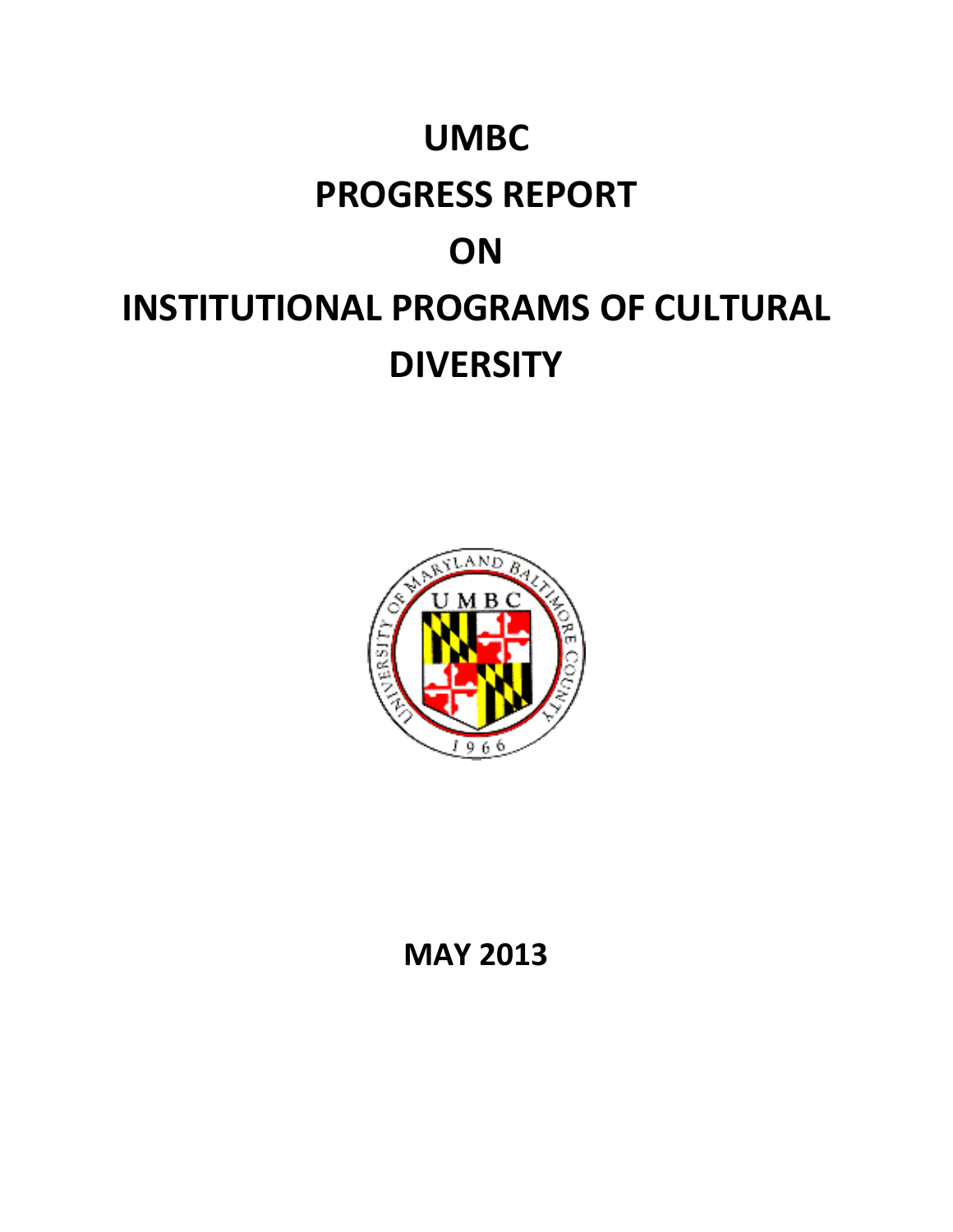# I. The UMBC Diversity Plan and Progress

Throughout 2012, UMBC has taken steps to continue deepening its commitment to diversity as one of its core principles guiding the recruitment and retention of faculty, staff, and students. Diversity is defined at UMBC in its fullest scope, embracing not only racial and ethnic groups and individuals who are or have been underrepresented in higher education, but also including religious affiliation, sexual orientation and gender identity, disability, foreign nationality, non-traditional student status, and other important characteristics.

UMBC has achieved national recognition as a model campus for its diversity initiatives, including The Meyerhoff Scholarship Program, the UMBC ADVANCE program, the PROMISE Alliance, and the ACTiVATE Entrepreneurship program. These programs and others reflect the substantive commitment to diversity that UMBC continues to fulfill. Four overarching goals constitute the organizing framework for UMBC's diversity programs:

- **A. To ensure access to educational and employment opportunities for a diverse student, faculty, and staff community**
- **B. To provide conditions for personal success**
- **C. To provide a culture of safety, inclusion, and respect**
- **D. To encourage and support individual development and advancement**

The UMBC Diversity Plan dated March 4, 2009 advanced specific recommendations related to the Diversity Council; increasing support for transfer students to address the achievement gap; increasing the diversity of faculty and staff; and supporting the success of faculty and staff recruited to UMBC under the various diversity initiatives. The Diversity Council has begun work on a Diversity Resource Guide for the UMBC community. Progress on other goals in the plan is reported in the sections below.

II. Efforts to Increase Numerical Representation of Traditionally Underrepresented Groups

# **Recruitment and Support of a Diverse Undergraduate Student Body**

- A. *Programs that support student diversity and success*
	- 1. Funding from the National Institutes of Health/National Institute of General Medical Sciences (NIH/NIGMS) for Minority Access to Research Careers Undergraduate Student Training in Academic Research (MARC U\*STAR) Program at UMBC has been renewed through May 2015. This grant will continue to provide financial support, academic advising and professional development to an anticipated 34 undergraduate junior and senior underrepresented minorities (URM) each year. The program's focus is to support students underrepresented in the fields of biomedical or behavioral sciences, or mathematics, who seek to earn a Ph.D. and pursue a research career. Since the program's beginning in 1997, a total of 306 students have been selected as MARC Trainees, 97% of whom have graduated with STEM Bachelor's degrees. Trainees typically enroll in a Ph.D. program upon graduation with a B.S. in a biomedical discipline. 93% of MARC Trainees have entered postgraduate education. More specifically, 68% of MARC alumni entered either a Ph.D. or a combined M.D. /Ph.D. program. To date 49 program alumni have earned a Ph.D. in a field of biomedical science; this includes 13 who have earned an M.D. /Ph.D.
	- 2. The Center for Women in Technology (CWIT) in the College of Engineering and Information Technology (COEIT) supports UMBC's commitment to diversity by identifying those areas in engineering and technology where women are significantly underrepresented and offering support. CWIT supports the University in its efforts to attract private and public funding.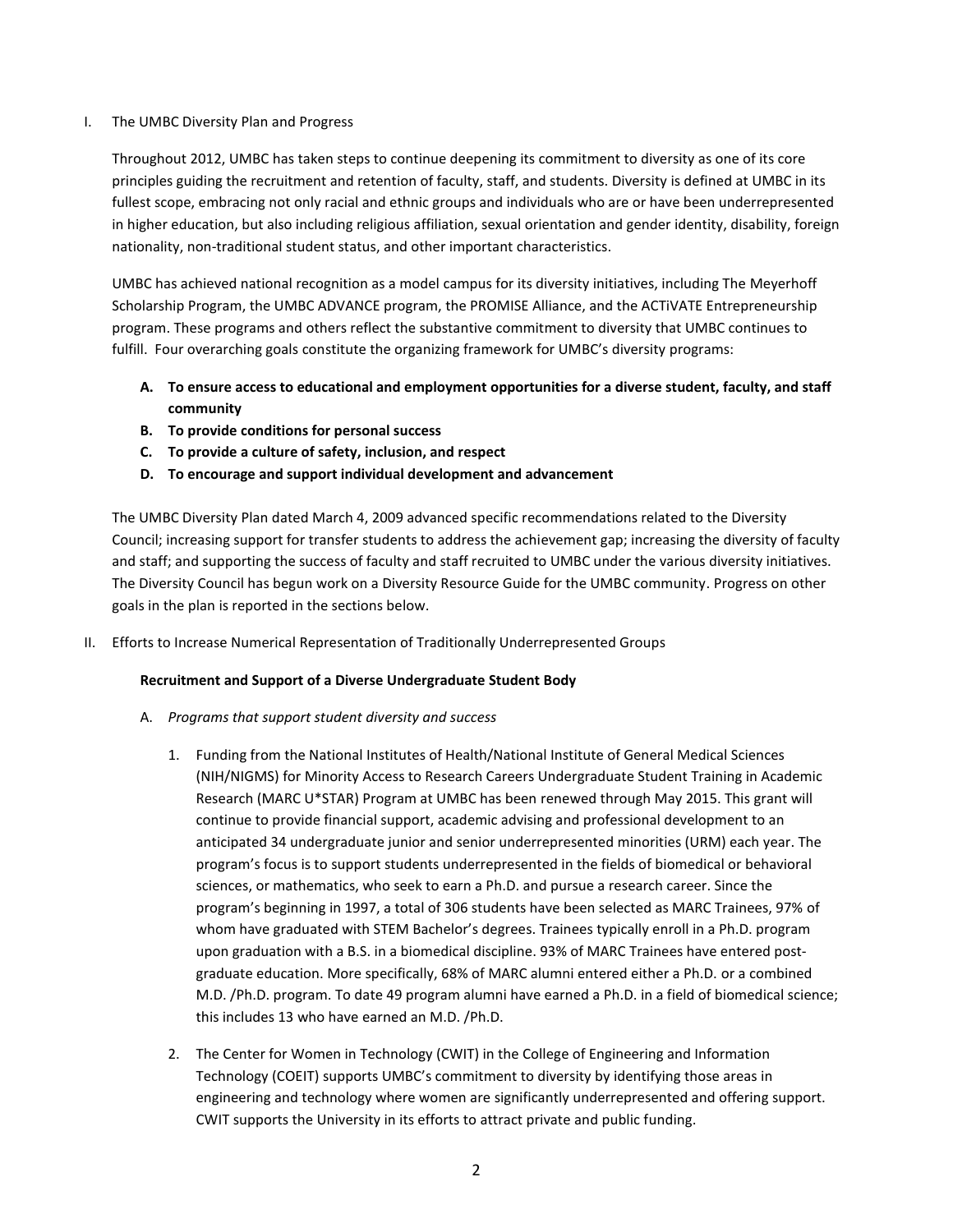In the Fall 2012, CWIT served 43 current Scholars and the total number of CWIT Scholars since 2002 reached 121. Ninety percent of all CWIT Scholars entering UMBC between 2002 and 2012 have either graduated in a COEIT major or are currently continuing their studies. The average GPA of current Scholars at the end of the spring 2012 semester was 3.5. In addition, CWIT currently provides academic, personal, and professional development support to 8 T-SITE Scholars (NSF funded transfer students) and 121 Affiliates (112 women and 9 men). CWIT Affiliates are invited to participate in an annual retreat at the start of the semester, and are included in CWIT Scholar community-building events, academic and career programming, and service learning activities. Thirty one Affiliates who were new students were matched with an upper class peer mentor.

In May of 2012, the 2011 Affiliates were invited to complete the CWIT End of Year Survey about their experiences. Fourteen of 64 of last year's Affiliates completed the online survey. Seventy-five percent of respondents rated their overall experience as a CWIT Affiliate as good or excellent Twenty eight peer mentors and mentees also evaluated their mentoring experiences in separate online surveys. Eighty-three percent of the mentees who responded rated their mentoring experience good or excellent. Mentees reported that the peer mentoring program helped them make friends and meet other women majoring in engineering and computing, increased their belief that they will continue to earn good grades, and provided information about UMBC resources.

CWIT served 21 new transfer students as part of its Affiliates Program in the Fall 2011. The Affiliates Peer Mentoring Program matched 31 new engineering and IT students with upper class students in their major, including 13 transfer students.

- 3. During the AY 2011-2012 a total of 7 staff and 249 students from the Meyerhoff Scholars Program (with 59% from underrepresented populations) participated in a variety of academic and social events and interventions promoting student success and excellence in STEM disciplines. Furthermore, the program partnered with several K-12 organizations in efforts to build strong relationships that foster diversity in higher education. Working with Building STEPS (Baltimore City), UMBC Upward Bound programs, North Carolina Project Seed Program, SMU Physician Scientist Training Program (Texas), Gateways Program (New York), Morry's Camp (New York) hundreds of middle and high school students visited UMBC and/or had positive interactions with UMBC Meyerhoff Scholars.
- 4. Established in 1997 on the campus of Eastern Connecticut State University, Men Achieving Leadership, Excellence and Success (M.A.L.E.S.) was created to help support the campus and surrounding community in areas of mentorship, service learning, and professional growth while improving the image, leadership qualities, and communication skills of the male student. This organization was chartered at UMBC in 2010, and has grown from an initial membership of seven to more than thirty students from diverse ethnic, geographic, and academic backgrounds.

Last year, the organization expanded its reach by establishing strategic partnerships with community organizations such as Baltimore City Public Schools, the National Society of Black Engineers, and the Alpha Foundation of Howard County. Through these partnerships, M.A.L.E.S. has provided mentoring/tutoring for nearly 100 male students (predominantly from the inner city), hosted campus tours, and served as guest lecturers on the collegiate experience and application process. Additionally, the organization sponsored nine events geared towards promoting academic success, social consciousness, career development, and leadership development including: \*Feed the Brain\*, a series of study sessions during the final week of classes where snacks and tutoring were provided to students for various courses; and \*Love and Palooza\*, an event dedicated to women's appreciation where male students participated in focus groups around domestic violence in relationships. In an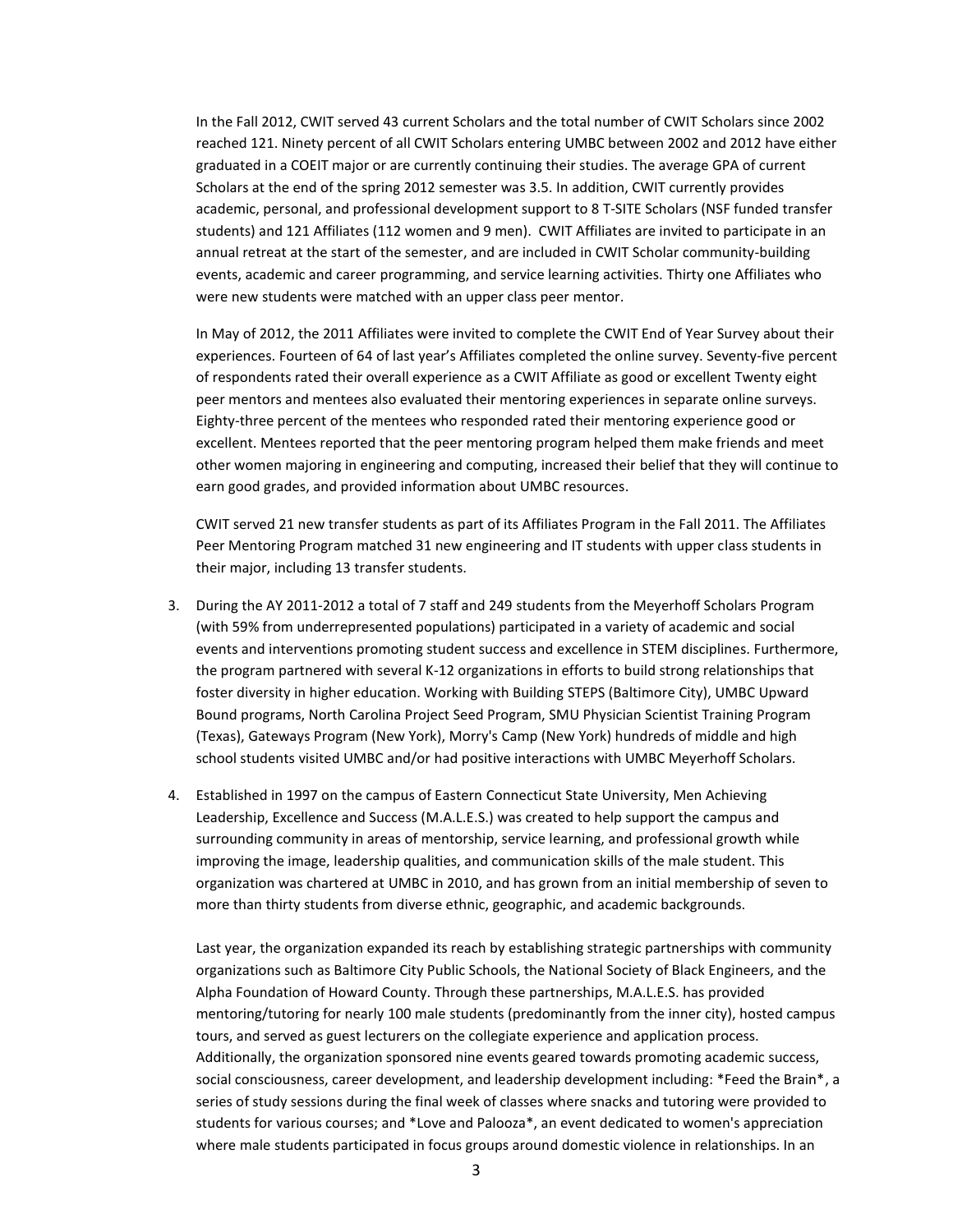effort to promote professional development on campus, M.A.L.E.S. also held two training sessions on "\*Preparing for your 1st Interview\*" and "\*How to Revise My Resume\*," serving more than 60 students. In efforts to foster a deeper sense of unity amongst the campus' male student population, M.A.L.E.S. has also launched a series of roundtable discussions focused on male-related issues with targeted populations such as commuter students, freshmen, and fraternity members.

The organization has several events planned for the 2012-13 academic year that pertain to minority empowerment and achievement in various aspects of a student's collegiate journey. So far, M.A.L.E.S. has hosted a meet and greet for new students to the campus, with special invitations targeting minority, transfer students. The goal of the event was to connect new students with peers within their majors as well as with key faculty and staff members to aid them in reaching their goals at UMBC. The event was attended by approximately 50 new male students, as well as a host of continuing students, faculty, and staff in support of such initiative.

5. The Hispanic/Latino Undergraduate (UG) Admissions Advisory Committee was established in 2008 to assist the Admissions Office in developing strategic partnerships, programs, and outreach efforts to attract and encourage academically talented Hispanic and Latino students to consider the many opportunities for study at UMBC. The Committee is comprised of UMBC faculty, staff, students and alumni. The committee's work has led to such efforts as the annual Reception for Academically Talented Hispanic Latino High School Students, The Campus Overnight, and English to Spanish translation of key admissions materials. In addition, the efforts of the committee have led to important partnerships between the UG Admissions Office and the Hispanic/Latino Student Union. For freshmen there has been an increase in Hispanic/Latino applicants from 401 in 2010 to 765 in 2013.

B. *Closing the achievement gap*

UMBC defines its achievement gap as the differences in the six-year graduation rates for African-American full-time fall transfer students compared to White full-time fall transfer students; and between African-American male full-time fall transfer students and White male full-time fall transfer students.

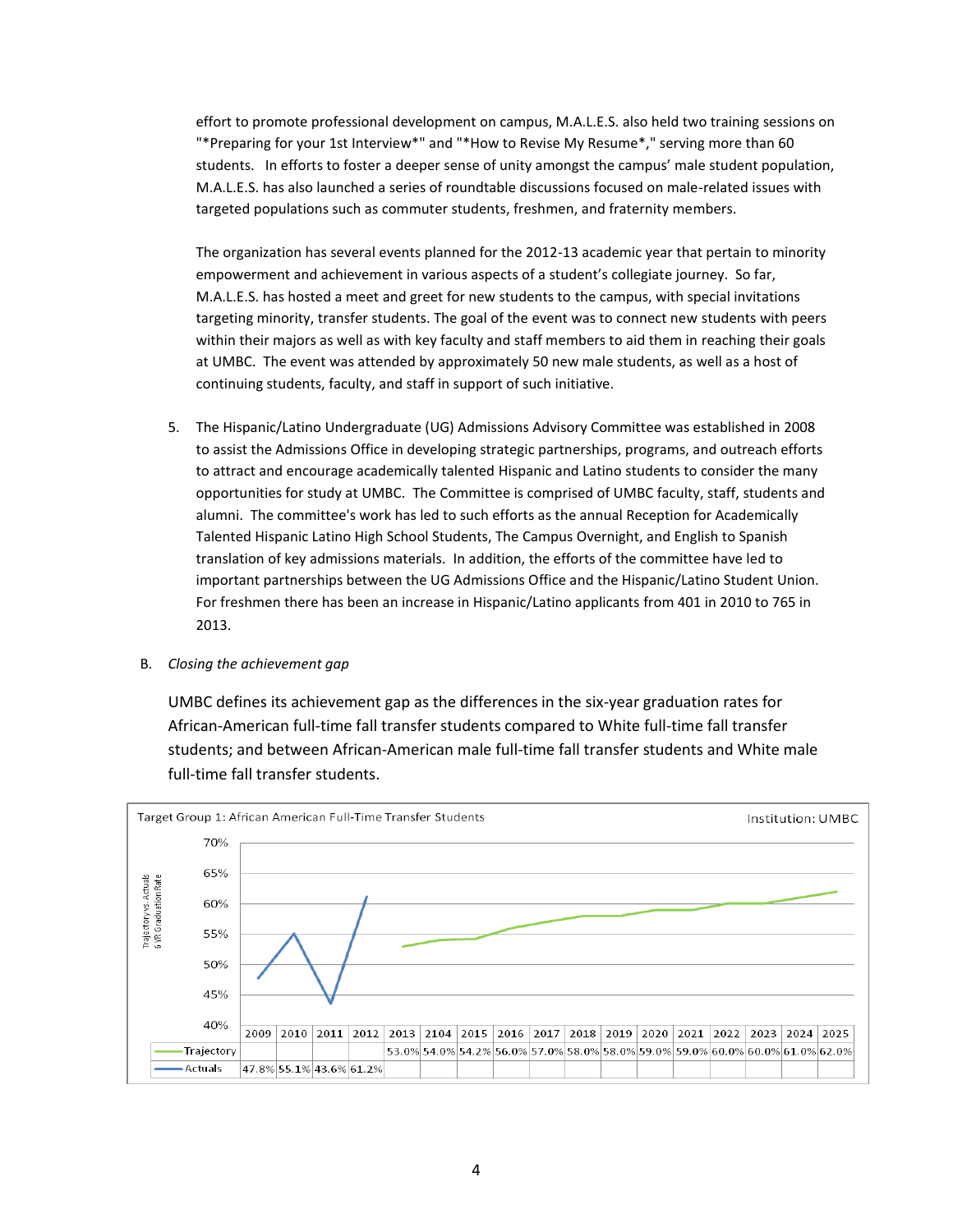

In fall 2010 the achievement gap for African American transfer students declined to its third lowest level in 10 years. In this context the dip in graduation rates seen for African American transfer students and male African American transfer students in the subsequent cohort beginning in fall 2005 is disappointing. Many of the interventions we have developed to address transfer student success had not been implemented at the scale needed to reach a significant number of transfer students in the 2005 cohort. These interventions are now in place and continue to be developed. Evidence for the impact of these interventions appears in our analysis of the cohort of students who started in fall 2006 which demonstrate significantly higher retention and graduation rates than the 2005 cohort. For example, the six-year graduation rate for full-time African American transfer students from the class entering in fall 2006 is 61.2 percent, higher than any six-year graduation rate we have ever had for African American transfer students.

# C. *Actions taken in the past year to support transfer students*

- 1. Highly summarized assessment of each initiative:
	- Implemented an academic seminar for transfer students (TRS 201)
		- o A tracking system is being developed to assess long-term results of participation in TRS courses.
		- o Students have identified several elements of particular interest to transfer students, including: greater focus on achieving success in the identified major, connections to faculty in the discipline, academic advising, and career counseling. Changes have been made in the course plan to strengthen these elements.
		- o An initial student self-assessment of 58 (22 STEM) fall 2012 TRS students shows statistically significant positive change on all self-report measures, including directing a study group, preparing an annotated bibliography, locating key offices, identifying opportunities for tutoring and academic assistance, and writing a resume.
		- o Students who have engaged in a TRS course in Fall 2011 and Spring 2012 have a 1 semester retention rate of 96.7% and 90.9% respectively versus a 1 semester retention rate of 88.6% and 81.6% for all transfer students.
	- Added Supplemental Instruction (SI) for courses which have been difficult for transfer students
		- o Of the 355 transfer students from Fall 2011 through Fall 2012, 241 (67 percent) earned an A, B, or C in the course
		- o Of male transfer students (114/169) 67% earned an A, B, or C in the course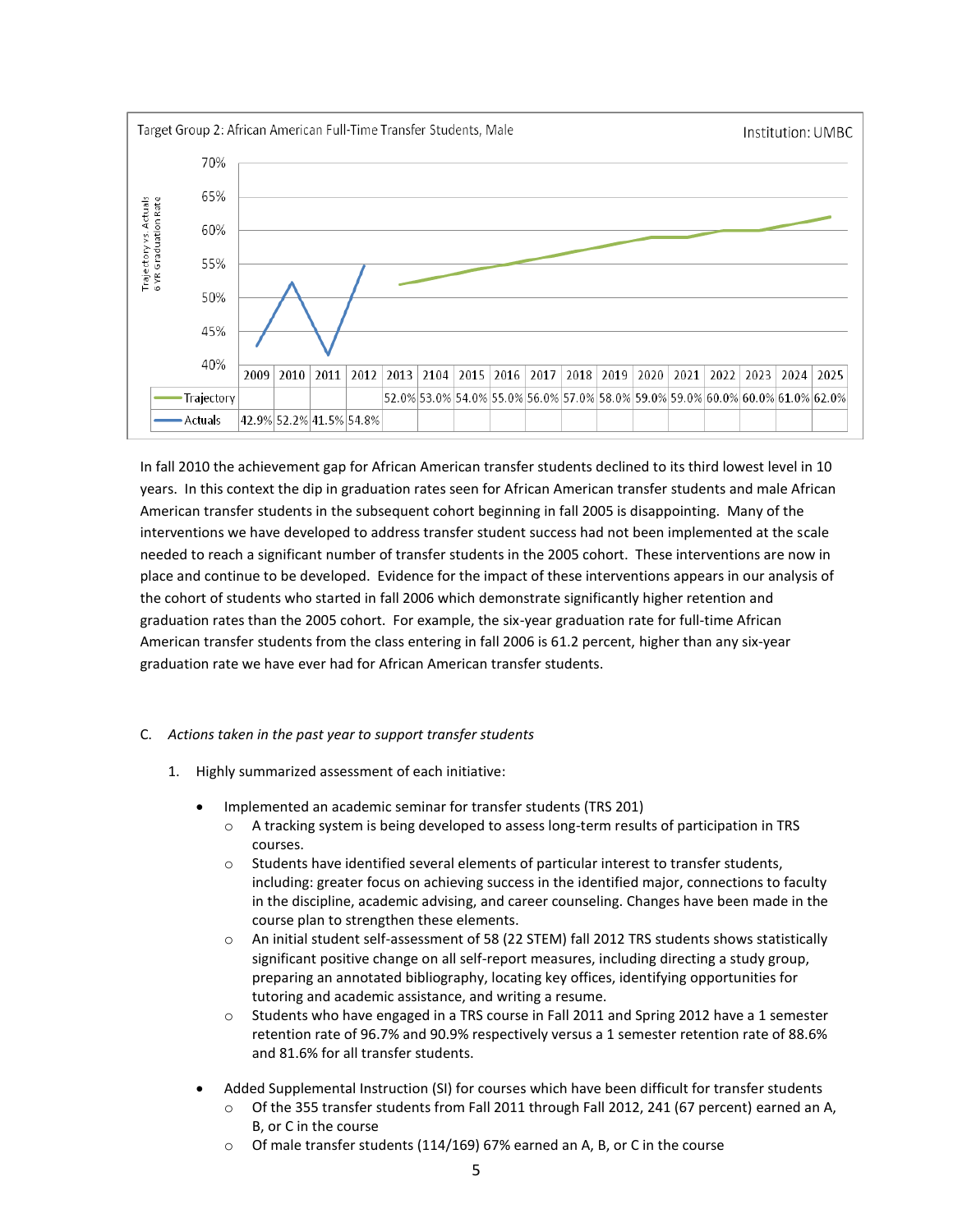- Extended First-Year Intervention (FYI) to include first-year transfer students
	- $\circ$  The action steps offered in the alert to help students improve in the affected course(s) were updated to include messages directed to transfer students
	- o Now that it is fully implemented (Spring 2013) in the Student Administration system, FYI tracks all first-year transfer students, not just those with 30 credits or fewer.
	- o In Spring 2013, a total of 2,132 Alerts were sent
	- o In Spring 2013, 1,363 (38.9 percent) (N=1363/3495 FYI-eligible) students were reported in academic difficulty. This compares to 50.8 percent in fall 2012 and 49.3 percent in spring 2012
	- $\circ$  716 (41.5 percent)(N=716/1726) of 1,726 first-year transfer students received one or more alerts (1,092 alerts total in Spring 2013)
- **•** Strengthened Transfer Student Alliance

| <b>Admit Year</b> | Program-to-<br>date<br>enrollment | <b>Admitted</b><br>to UMBC                            | <b>Enrolled</b><br>at UMBC      | <b>TSA Merit Aid</b>           |
|-------------------|-----------------------------------|-------------------------------------------------------|---------------------------------|--------------------------------|
| 2008-2009         | 5                                 |                                                       |                                 |                                |
| 2009-2010         | 33                                | 17                                                    | 13                              | \$1,500 each to 7<br>students  |
| 2010-2011         | 108                               | 31<br>(17 <sub>of</sub> )<br>these<br>Spring<br>2011) | $13$ (all in<br>Spring<br>2011) | \$1,500 each to 16<br>students |
| 2011-2012         | 134                               | 42                                                    | 30                              | \$1,500 each to 9<br>students  |
| 2012-2013         | 685                               | 188                                                   | 105                             | \$1,500 each to 20<br>students |

#### Transfer Student Alliance Results 2008 - 2011

- Improved orientation and advising
	- o We are actively monitoring the effectiveness of the Extra Credit campaign
	- $\circ$  Of the 108 advisors in summer 2012, 45 were graduate students and 63 were faculty and staff. Sixty-five percent of summer 2012 advisors had one or more seasons of advising experience. More than 2,500 incoming students received summer orientation, very close to one hundred percent of the new fall students
	- $\circ$  As of fall 2012, all UMBC departments have rolled out degree audits for their academic majors, minors, and certificates. Based on the popularity of the "what if" feature among students, advisors and faculty have received access to this feature starting in spring 2012.
	- o Advising notes have been fully available only since summer 2010. Efforts continue to educate department chairs, faculty members, and professional advisors as to the uses and value of advising notes. So far we have observed that advising notes allow for more consistent advising and can help to avoid conflicting advice to students. Starting in summer 2010, advising notes have been created for all students who participate in orientation.
	- $\circ$  More than 1,000 incoming students declared a major during the summer 2012 orientation period.
- Expanded LRC 101A
	- o Fall 2012, of the 125 students in LRC 101A, 61 or 48.8 percent were transfer students
	- o Of the 61 transfer students, 45 or 74 percent received a C or better in the class
	- o Of the 61 transfer students, 44 or 72 percent are currently enrolled
	- $\circ$  All LRC 101A sections use active learning techniques and small-group work; course evaluations reflect active student engagement in course content.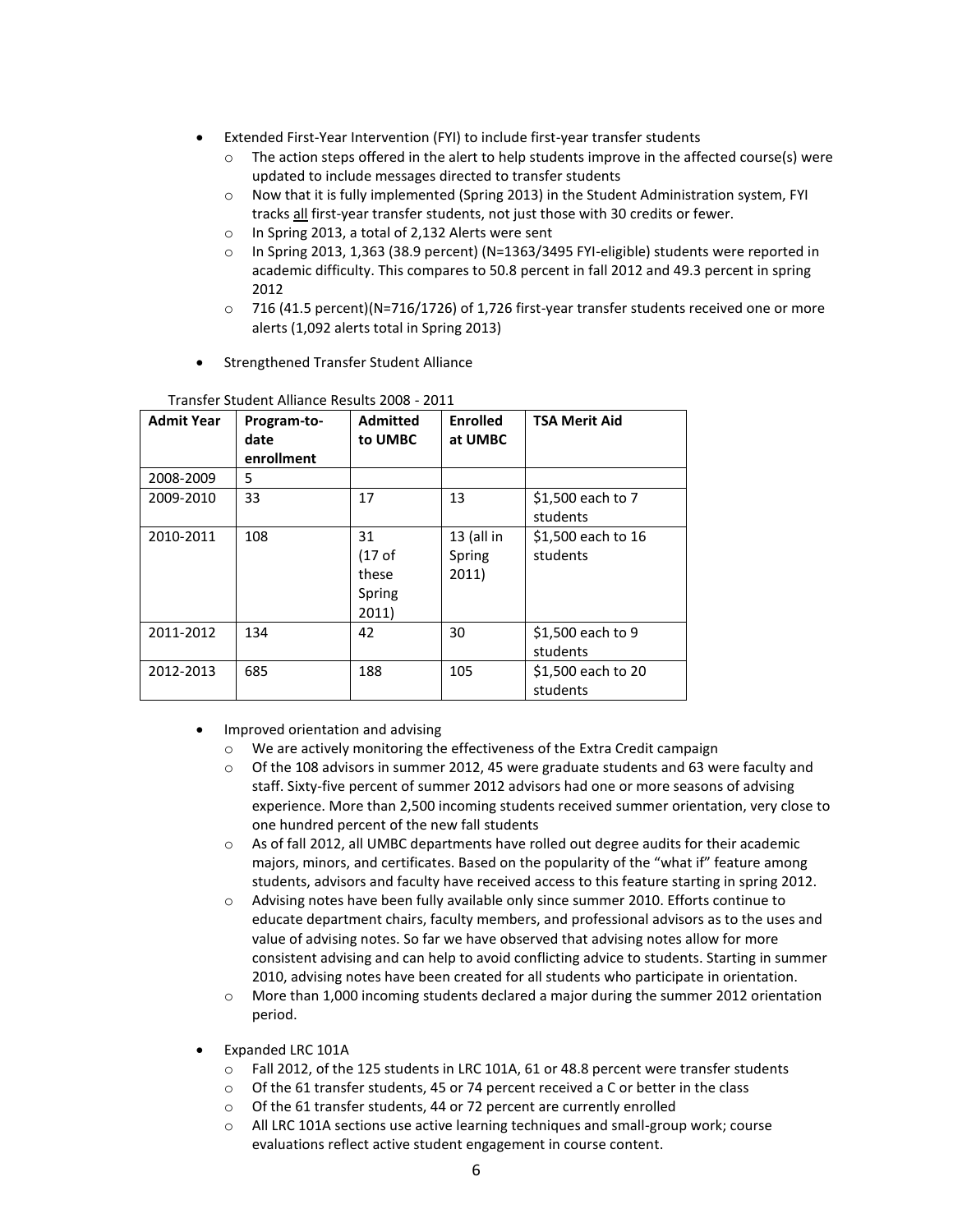- o Blue sheet evaluations for LRC101A were collected for spring and fall 2011 and used for program improvement. Possible trend information is being evaluated.
- $\circ$  The Breaking Ground grant is the first internal or external funding competitively sought for support of LRC 101A.
- Received Gates Foundation planning grant
	- $\circ$  Our greatest success was the collaborative partnerships that guided the work of all of the outcomes
	- $\circ$  Planning grant successfully led to the awarding of a 3-year Implementation grant
- Received Gates Foundation implementation grant Implementation grant is in its first year; no assessment data available

#### **Recruitment and Support of a Diverse Graduate Student Body**

The Meyerhoff Graduate Fellows Program was established in 1996 with an MBRS-IMSD (Minority Biomedical Research Support – Initiative for Minority Student Development) grant from the National Institute of General Medical Sciences. The program is open to all U.S. citizens and permanent residents. The Meyerhoff Graduate Fellows Program has transformed graduate education at UMBC. Since the program's inception in 1996, enrollment of underrepresented students in participating PhD programs (Biological Sciences, Chemistry and Biochemistry, Engineering, Human Services Psychology and Physics) has increased significantly. The URM enrollment in the Meyerhoff Graduate Fellows Program has grown from five students in 1996 to 76 students at present and has recently expanded to include the Graduate Programs in Life Sciences (GPILS) at the University of Maryland, Baltimore. An additional 53 Meyerhoff Fellows have received Ph.D. degrees. By comparison, only seven URMs earned Science, Engineering and Mathematics Ph.D.s in participating Ph.D. programs in the 18 years preceding the Meyerhoff Graduate Program.

- 1. PROMISE, the National Science Foundation's Alliance for Graduate Education and the Professoriate (AGEP) in Maryland, increases the number of underrepresented minority students receiving Ph.D.s in STEM. Formed in 2002 and led by UMBC, PROMISE is a multi-institution consortium that includes the University of Maryland College Park (UMCP) and the University of Maryland, Baltimore (UMB). New initiatives in 2011-2012 connected participants to graduate students from additional USM institutions. PROMISE's goal is to facilitate Ph.D. completion and prepare students for careers as professors in the STEM disciplines. UMBC and PROMISE sponsor programs and initiatives that are designed to facilitate graduate student community, professional development, degree completion and transition to career. Community is also maintained through a series of websites (e.g., [http://www.umbc.edu/promise,](http://www.umbc.edu/promise) myUMB[C http://my.umbc.edu/groups/promise\)](http://my.umbc.edu/groups/promise) and social media venues including Facebook [\(http://www.facebook.com/PROMISEagep\)](http://www.facebook.com/PROMISEagep), Twitter [\(http://www.twitter.com/PROMISE\\_AGEP\)](http://www.twitter.com/PROMISE_AGEP). Between May 2011 and October 2012, the hit rate for the PROMISE websites surpassed 150,000 hits, signifying that people are seeking information from our online resources. Participation in PROMISE extends beyond the STEM fields. All graduate students, and particularly graduate students from underrepresented backgrounds, are invited to participate in the activities of PROMISE regardless of their academic disciplines. Programs of PROMISE include The Dissertation House (graduates = 66 URM PhDs, alliance-wide), PROF-it (Professors-in-Training), Horizons, Success Seminars, and the Summer Success Institute. A subset of these initiatives is described below:
	- Initiatives designed to build community among graduate students of color include the *PROMISE Family and Friends Cookout and Recognition of Graduates* and *Faculty/Staff/Student Connections Opening Meetings*. The Spring and Fall 2012 Opening Meeting average 80-100 participants, including postdocs, faculty, and staff. Discussions included the PROMISE book chapter on Successful Black Women (Rutledge, Carter-Veale,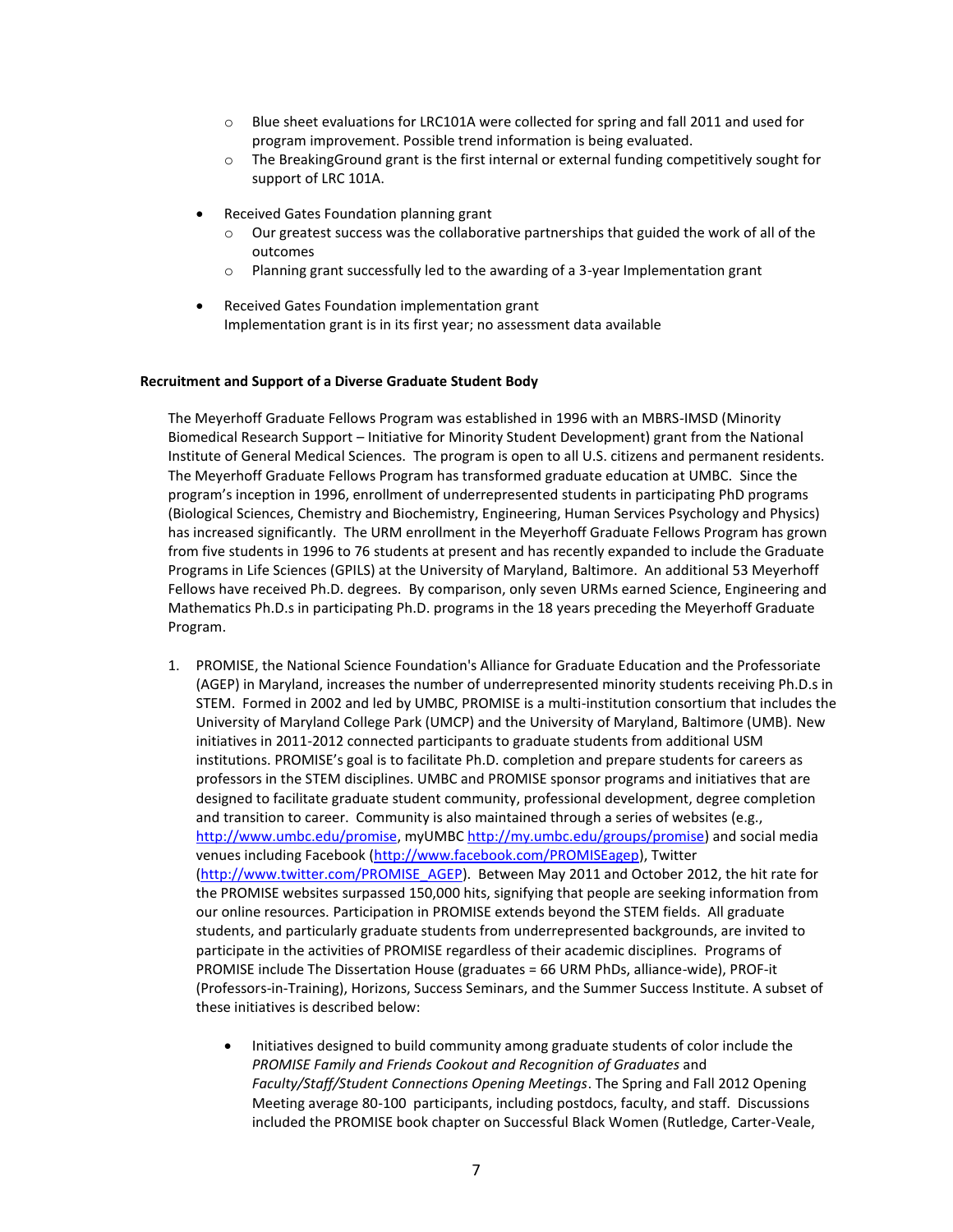Tull, 2011), and overcoming the "Imposter Syndrome." Other recruitment and careerbuilding seminars are co-sponsored with the Meyerhoff Graduate Fellows program*.*

 The PROMISE Summer Success Institute (SSI) is an annual conference founded in August 2003 to bring together new/incoming graduate students and those graduate students (both Master's and Ph.D. level) who were continuing in their programs so that they can prepare for and embrace the upcoming academic year of graduate study. The 2012 SSI included underrepresented minority (URM) graduate students, postdocs, alumni, and faculty. Our total count for 2012 was 180, which included participants from several schools in the PROMISE AGEP.

UMBC's overall graduate student population has grown rapidly over the past decade and has increased from approximately 1,400 students in 1999, to 2,684 students in 2012. Underrepresented STEM (including the social and behavioral sciences) enrollment has grown from 323 in Fall 2001 to 434 in Fall 2012. The 2012 data also show that there are 67 URMs enrolled in all Master's in Professional Studies (MPS) programs, and 40 URMs enrolled in the Information Systems Online MS program.

Figure 1 shows the increase in URM graduate student enrollment in STEM (not including the social or behavioral sciences) master's and Ph.D. programs at UMBC since the introduction of our NSF-funded programs to broaden participation. The data that comprise "all" enrollment include degree-seeking, certificate-seeking, and non-degree-seeking. The largest shifts in 2012 may be attributed to broadened participation in two MPS programs (Cybersecurity and Biotechnology), and in the online master's program in Information Systems. We will be monitoring these trends. The impact on enrollment is clear and dramatic, with enrollment more than tripling over the decade. Figure 2 shows URM STEM doctoral degrees in the decade before and after introduction of our programs to broaden participation. In 2011 and 2012, UMBC produced 17 URM Ph.D.s in STEM fields, and 25 URM Ph.D.s in all fields.

#### **Figure 1 Figure 2**



#### **Recruitment and Support of a Diverse Faculty Body**

A. *URM Faculty hires and attrition in AY 2012-13*

UMBC hired 29 new full-time faculty for appointments in AY 2012-13. Overall, 17% (N=5 of 29) of all new instructional faculty and 22% (N=4 of 18) of the new TT/T faculty were members of underrepresented minority groups. However, during the same period, UMBC lost one tenured underrepresented minority male faculty member. In addition, building on the success of the UMBC ADVANCE Program, an additional female was hired in STEM, which brings the total of STEM female faculty to 22% (N=42 of 189). However,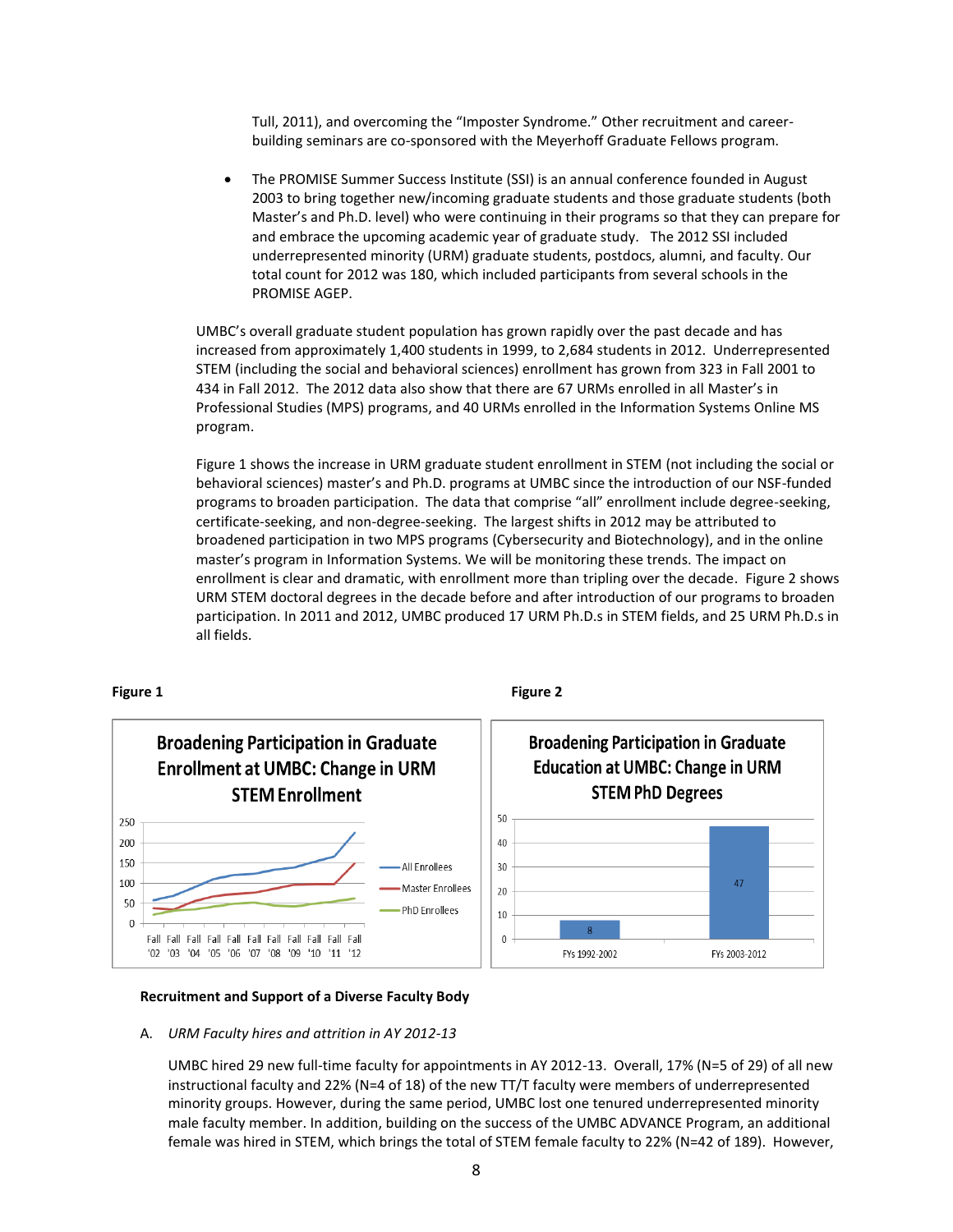during this same time period, UMBC lost one tenured female STEM faculty due to an outside offer from another university. In order to develop effective institutional practices for the recruitment, retention and advancement of a diverse faculty at UMBC, the President and Provost, in tandem with the Program Coordinator for Faculty Diversity Initiatives, have worked closely with the ADVANCE Executive Committee and the Executive Committee on the Recruitment, Retention and Advancement of Underrepresented Minority Faculty (URM) to develop and implement the following interventions and initiatives.

#### B. *Recruitment*

The Office of the Provost continues to move forward with a highly-visible campus-wide initiative designed to sustain the success of the ADVANCE program, achieve similar success in the recruitment, retention and advancement of URM faculty, and extend effective practices derived from the evaluation of these efforts to enhance the success of all faculty at UMBC. Key components of this initiative include:

- 1. *Search Committee Chair Implicit Bias Training-* originally piloted in CNMS in Fall 2012, with the support of the Program Coordinator for Faculty Diversity, this college-based educational workshop for search committee chairs shares best practices for recruiting a diverse pool of applicants, developing and implementing fair and consistent metrics for the evaluation of candidates, and documenting departmental recruitment and hiring procedures in a diversity hiring plan.
- 2. *UMBC Postdoctoral Fellows Program for Faculty Diversity* a program designed to support promising scholars who are committed to diversity in the academy and to prepare those scholars for possible tenure track appointments at UMBC. Each fellow is provided with individual teaching and research mentors and specialized professional development opportunities across the campus. The two inaugural Postdoctoral Fellows, appointed on July 1, 2011, are completing the final year of the fellowship. UMBC has hired one of these Postdoctoral Fellows for a tenure-track position that will commence in AY2013-2014. In April of 2013, UMBC selected three new postdoctoral fellows for appointments beginning July 1, 2013.
- 3. *Outreach Activities -*working with a \$15,000 budget in the Office of the Provost, these activities focus on the identification of potential candidates for on-going searches, and enhancing the national visibility of UMBC's commitment to faculty diversity in targeted venues and publications. We placed ads with our "We're Changing Minds, Come Join Us," in targeted publications highlighting the accomplishments of a number of our exceptional faculty of color. In addition, in conjunction with the Office of Institutional Advancement, Faculty Diversity Initiatives we unveiled a Faculty Diversity brochure and website, *[www.umbc.edu/facultydiversity](http://www.umbc.edu/facultydiversity)* that has received a positive response from the UMBC community. These thematic materials along with promotional items are used in outreach activities at such national and regional venues and conferences for minority scholars as the Southern Regional Education Board's (SREB) annual *Compact for Faculty Diversity's Institute on Teaching and Mentoring*, the annual Women in Engineering Proactive Network (WEPAN) conference, the annual Association for Women in Science and Engineering (AWIS) ADVANCE conference, and the annual Black Engineer of the Year Award conference.

# C. *Retention and Advancement*

- *1. Executive Committee on Recruitment, Retention and Advancement of Underrepresented Minority Faculty* –The Executive Committee provides advice and counsel to the Provost and guides the development and implementation of initiatives to address issues and concerns specifically associated with the hiring, retention and advancement of minority faculty at UMBC.
- *2. ADVANCE Executive Committee* The ADVANCE Executive Committee provides advice and counsel to the Provost on programmatic initiatives designed to advance the success of women faculty in STEM at UMBC.
- *3.* Eminent Scholar Mentor Program- a program that facilitates mentoring relationships between all new faculty and prominent external researchers in their fields.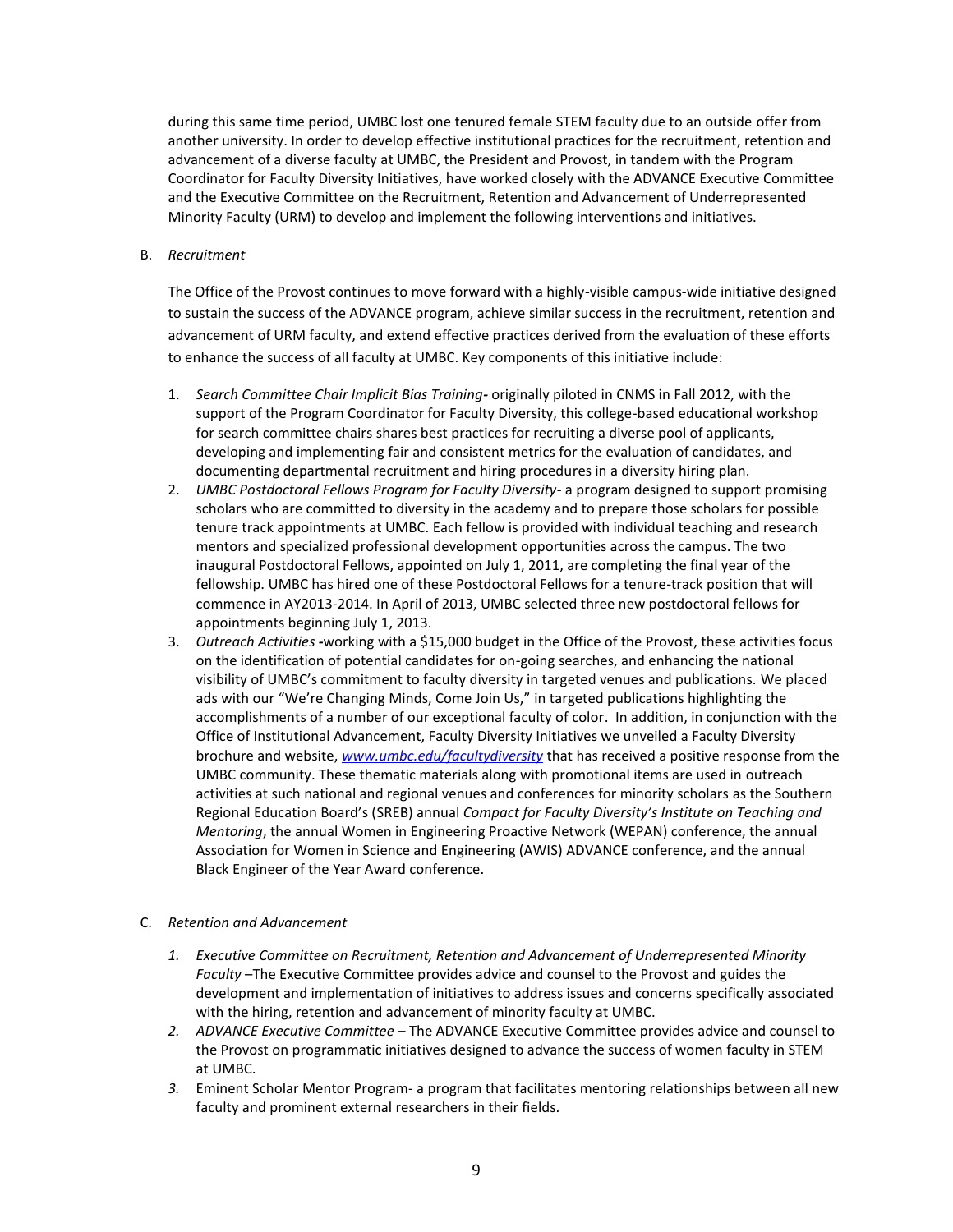- *4.* Faculty ADVANCEment Workshops-the Program Coordinator for Faculty Diversity, in tandem with the Director of the Faculty Development Center, hosted a Fall 2012 and Spring 2013 workshop for Assistant Professors on the tenure process.
- *5.* Campus community building activities- continue to expand with the addition of our newly established LGBT Faculty Association to our already extant Latino/Hispanic Faculty Association, Women in Science and Engineering (WISE), and College of Arts, Humanities, & Social Sciences' Black Faculty Committee, community-based faculty groups.

# D. *Areas of Opportunity and Resources for Enhancement*

Based on data compiled by the Program Coordinator, UMBC has identified areas for opportunity to enhance the retention and advancement of URM faculty across the campus and female faculty in STEM.

- 1. *Recruitment-*Out of a total of 402 tenure/tenure track faculty, there are currently 28 (7%) Black/African American faculty and 16 (4%) Latino/Hispanic Faculty. In STEM fields, UMBC currently has 42 (22%) female faculty. While inroads have been made in recruiting faculty of color and women in STEM, more work remains to be done. The Program Coordinator continues to investigate best practices for diversity hiring initiatives at universities across the country in an effort to augment our current practices. UMBC continues to place high priority on recruitment of URM faculty – particularly African American and Latino/Hispanic – across all disciplines and women in STEM. In order to sustain the momentum of ongoing initiatives in this area, the administration continues to rigorously review departmental diversity recruitment activities. In addition, we are also conducting an analysis of our applicant pool for the two cohorts for the Postdoctoral Fellowship for Faculty Diversity to use for future targeted faculty recruitment.
- 2. *Retention and Advancement-*A disaggregation of faculty data by race and gender reveals a disproportionate number of faculty at the Associate and Assistant Professor levels among faculty of color and female faculty in all colleges. Out of 28 Black/African American faculty, ten (36%) are at the Assistant rank, thirteen (46%) are at the Associate Professor rank, and the remaining five (18%) faculty are Full Professors. In terms of the 16 Latino/Hispanic faculty, nine (56%) are at the Assistant Professor rank, six (37%) at the Associate Professor and only one (6%) is a Full Professor. The numbers for women faculty in general are 156 (39%) faculty, out of which 54 (35%) are at the Assistant Professor rank, 69 (44%) are at the Associate Professor rank and 33 (21%) are Full Professors. The Provost has established a college-based mentoring initiative to support the advancement of Assistant and Associate Professors with particular emphasis on women and URM faculty. To that end, the College of Natural and Mathematical Sciences held a retreat in January 2012 for Associate Professors and one in October 2012 for Assistant Professors. The College of Arts, Humanities and Social Sciences has ongoing efforts to support associate professors in moving toward promotion. In addition, in May of 2013, the women from the original three cohorts of the ADVANCE Leadership Cohort Program reunited to discuss the creation of a future leadership program for UMBC's next generation of leaders.
- 3. *Base-funding* will be required in order to fully institutionalize the *UMBC Postdoctoral Fellows Program for Faculty Diversity* beyond the 2<sup>nd</sup> cohort. In addition, in order for UMBC to make desired progress in enhancing the diversity of the faculty, new faculty lines will be needed to hire postdoctoral fellows and additional targets of opportunity who prove to be viable candidates for tenuretrack faculty positions. Finally, additional funding will be required in order to support additional leadership and advancement programs.

# **Recruitment and Support of a Diverse Staff Body**

 All position announcements contain a statement indicating that UMBC is an Equal Opportunity/Affirmative Action Employer. The identical statement is on all job announcements found on the UMBC website. Advertisements of position vacancies in newspapers, internet websites, and professional journals state that UMBC is an Equal Opportunity/Affirmative Action Employer. Applications for employment contain a statement that UMBC is an Equal Opportunity/Affirmative Action Employer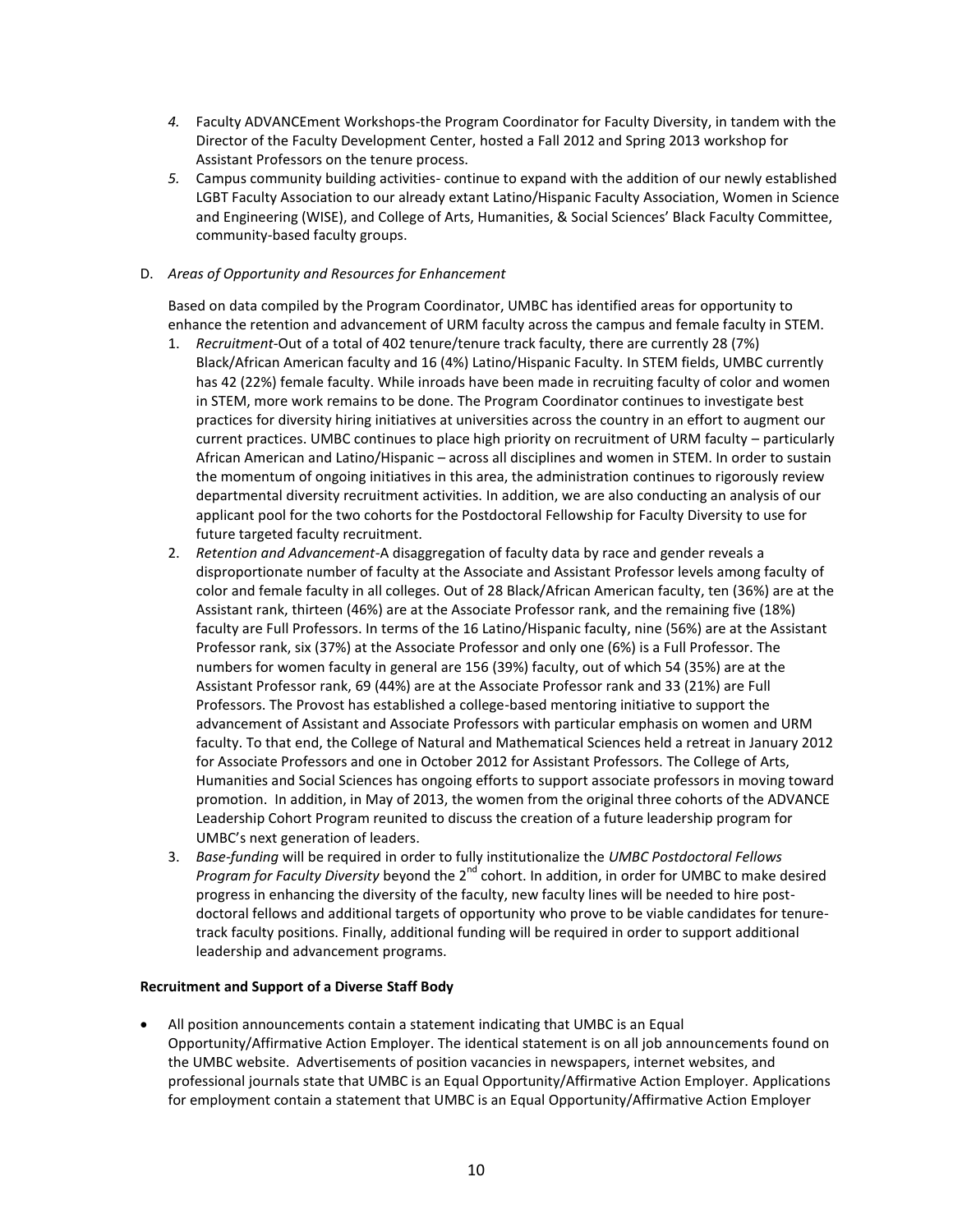- Position vacancies are advertised in newspapers, websites and journals that are widely read by minorities and females such as the Baltimore Sun, Washington Post, Career Builder.com, Monster Jobs, HigherEdjobs.com, Inside Higher Ed, HERC, the Baltimore Afro American newspaper and other publications.
- Campus search committees are educated to evaluate, interview, and recommend candidates for selection based on merit and non-discriminatory factors. The benefits of diversity on the UMBC campus are articulated.
- Attend relevant job fairs that reach a broad and diverse audience in an effort to increase the diversity of UMBC's workforce.
- An atmosphere of inclusion is promoted by ensuring that campus interview panels consist of a diverse group of individuals and by requiring hiring departments to complete the UMBC Preliminary Recruitment Report which indicates: the names, race, and sex of those individuals serving on the screening committee and also indicate which publications the hiring department will be using for advertising in an effort to reach a diverse audience.
- For all exempt staff positions, the hiring authority is given a copy of the Statement of Policy of Affirmative Action signed by the President of the University at the outset of the recruitment process. The statement emphasizes UMBC's commitment to Equal Employment Opportunity and Affirmative Action.
- UMBC has a sign-off procedure that reviews selections based on: verifying that the selected candidate meets the minimum requirements as advertised; that there are no disparities in salaries (e.g. offering a female research assistant a lower salary when compared with a similarly situated male candidate); that there were a pool of candidates interviewed; and that the justification letter supports the department's selection.
- Equal Employment Opportunity posters identifying and explaining applicable federal and state laws and regulations are posted on the UMBC Human Resources bulletin board, UMBC's Human Resources website, and at a number of locations throughout the campus.
- Provide various training programs that will review some of the equal employment concepts (state and federal civil rights mandates). The programs are: Recruitment and Selection training; Interviewing 101, Performance Management training for supervisors, and a comprehensive training program for supervisors titled "What Every Supervisor Should Know".

In addition to the benefits package including Tuition Remission, staff are offered various professional development opportunities, wellness services, recognition programs and access to services and programs.

III. Efforts to Create Positive Interactions and Cultural Awareness on Campus

New undergraduate degree programs in Asian Studies and in Global Studies have expanded UMBC's curricular offerings in ways that reflect and support cultural diversity in the classroom.

- 1. During the 2011 academic year, the Mosaic Culture and Diversity Center reached 300 undergraduate and graduate students, staff, and faculty through 60 programs including: Welcome Week outreach events for new and transfer students; weekly UMBC Talks Diversity Dialogue series; Safe Zone workshops for LGBTQ student support; Introduction to an Honors University (IHU) cultural competence class presentations for new first year students, transfers and returning students by request; and co-sponsored events with on and off-campus partners. Additionally, Residential Life offered 260 Multicultural Exploration programs in the residential communities and the Career Services Office offered targeted support through diversity recruitment events on and off campus.
- 2. University Health Services (UHS) again targeted health education outreach to specific populations. Breast cancer awareness (87 attendees), sexual assault awareness (657 attendees), domestic violence awareness (853 attendees), and women's seminars in health education (13 attendees) were programs targeted to women. Sex in the dark (43 attendees) and World AIDS Day (89 attendees) included specific information for targeted populations including LGBTQ and international students.